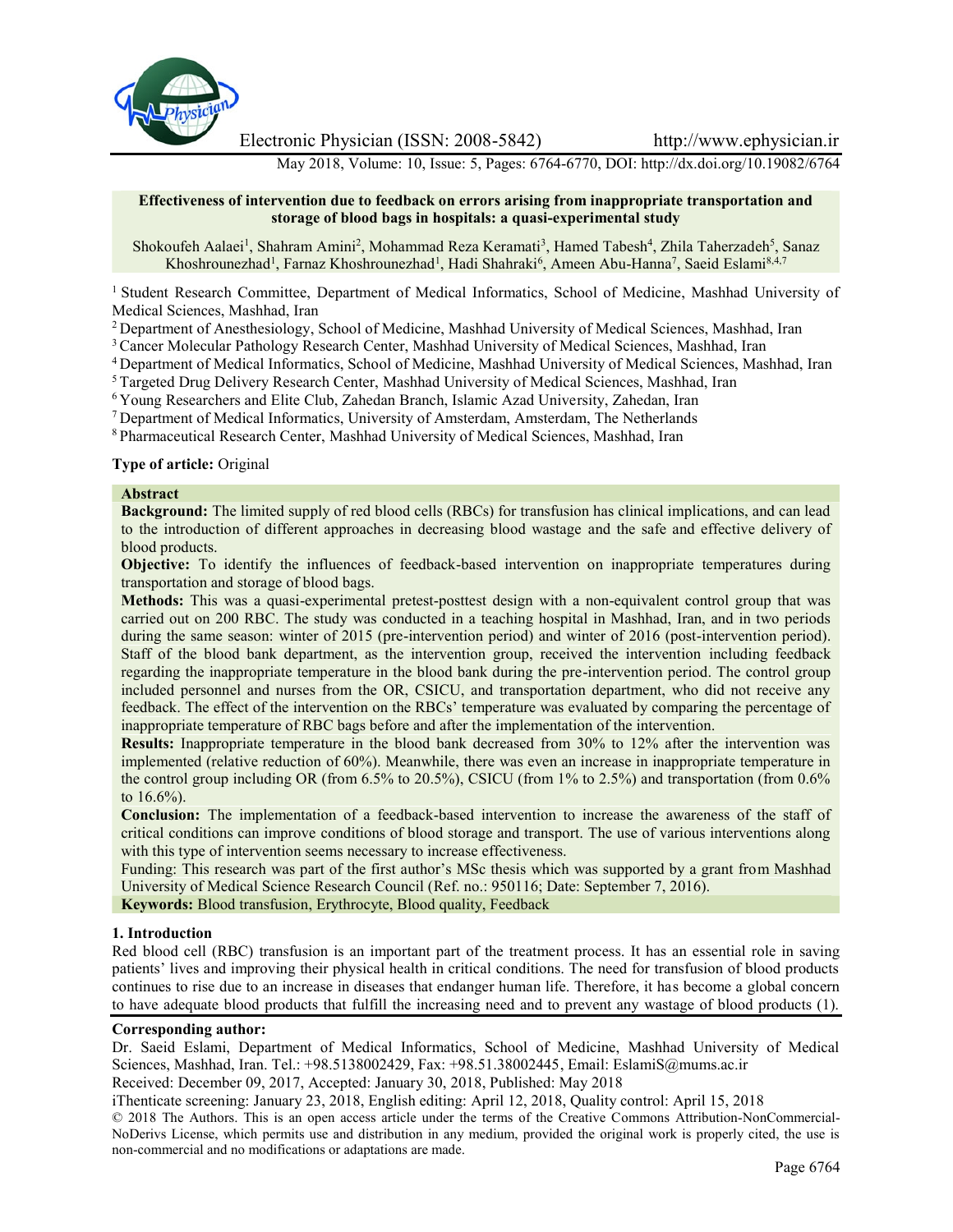Wastage of blood products should be eliminated or reduced to less than 1% if possible (2). The rate of RBC wastage is different in various countries. The United Kingdom has a wastage rate ranging from 0.26% to 6.7%, while the United States has a 4.4% rate (3-5). A study assessing blood transfusion and waste in Qazvin hospitals in Iran reported that 3,048 (9.8%) out of 30,913 issued blood products were discarded. From the discarded 3,048 units, 59.4% were packed red blood cells (6). Temperature is one of the main factors that can greatly affect blood quality (7). Inappropriate temperature during blood storage and transportation leads to high level wastage of RBC bags. RBC bags must be stored and transported between 1-6 °C and 1-10 °C, respectively (8, 9). Storage and transportation of RBCs outside the standard range leads to hemolysis with blood biochemical changes (10). Infusing inappropriately stored RBCs can have fatal consequences since they might cause severe complications and should be discarded (11-15). It is essential to use various strategies to decrease blood wastage and deliver blood products safely and effectively. One of the common interventions in this regard is educating the staff based on the feedback received about the conditions of blood storage and transport. Feedback is a theory-based concept that can reinforce or modify behaviors in order to confirm positive behaviors and correct negative behaviors (16, 17). Several studies in the field of medicine investigated the effectiveness of feedback intervention on clinical practice (18). The majority have shown the beneficial effects of feedback to improve the quality of clinical care. Despite the implementation of multiple interventions, there is still room for improvement in blood transfusion conditions. The purpose of this study was to determine the effect of feedback intervention on errors caused by improper storage and transportation of blood bags. The research hypothesis was that there would be an improvement in the inappropriate temperature of blood bags in the intervention group after implementing feedback.

# **2. Material and Methods**

# *2.1. Study design*

This quasi-experimental pretest-posttest study was conducted in a teaching hospital with 1,118 beds in Mashhad, Iran, and in two periods during the same season: winter of 2015 (pre-intervention period) and winter of 2016 (postintervention period). During the study period, 200 RBC bags were transported from the blood bank to the CSICU and OR for transfusion. Responsible personnel in the blood storage and transportation phases were divided into two groups. The intervention group comprised of the personnel in the blood bank department and the control group included personnel and nurses in the OR, CSICU or during transportation. During the pre-intervention period, both groups were not aware of the details and objectives of the study. They were asked to conduct the same work routine. The research was approved by an appropriate ethics committee of the institute.

# *2.2. Sample size*

Based on the results that had been published in similar articles, the percentage of inappropriate temperature during the pre-intervention period was considered to be 40%. To detect an effect size of 20%, a reduction from 40% (preintervention period) to 20% (post intervention period), with a power of 0.8 and an alpha error of 0.05, calculated sample size was approximately 100 RBC bags for each period.

# *2.3. Outcome measurement*

The primary study outcome was the percentage of inappropriate temperature of the RBC bags in each phase analyzed. In this study, there were six phases of storage and transportation for the blood bags, which included: blood bank storage, transportation from the blood bank to the OR, OR storage, transportation to the CSICU if not used in the OR, CSICU storage and finally transportation back to the blood bank if the blood bags were not used in the CSICU. In this study, the term 'error' has come to be used to refer to a temperature of a bag of RBCs that was not in the range of 1-6 °C and 1-10 °C in the storage and transportation phases, respectively.

# *2.4. Instruments*

A temperature monitoring system was developed by the research group for this study and was used to monitor the temperature of RBCs (19). The temperature monitoring system was equipped with an accurate sensor and a memory to save temperature in the specified time interval (one per 2 minutes). The devices were attached to individual bags of RBCs that were transported from the blood bank to CSICU and OR. In this research, a form was designed to collect the required information. Each part of the form was completed by trained personnel in the six different phases of blood bag delivery and storage. The fields in the form included some demographic data of target patients, bag unit number, device number, date and time when the device was attached and the date and time of bag issuance. The time of entrance to and exit from each phase of each blood bag was also recorded. After the data entry was completed, the form would be attached to the bag.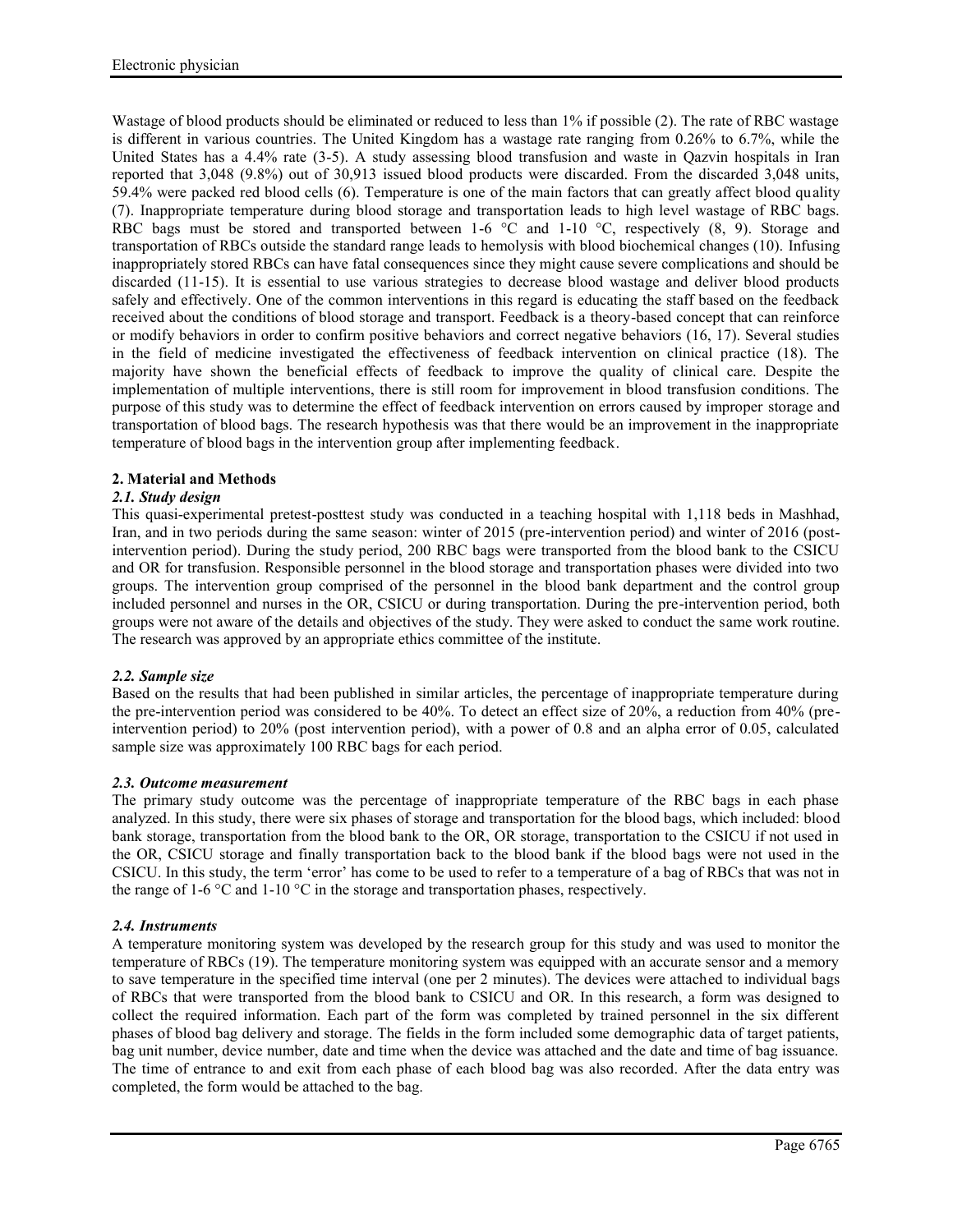# *2.5. Intervention*

The intervention consisted of feedback on errors related to inappropriate temperature that occurred in the storage phase in the blood bank during the pre-intervention period. The intervention was performed in the following order:

- The head of the blood bank department was given a structured presentation that explained the details of improper conditions in blood storage and transportation.
- Paper-based feedback was also provided to blood bank personnel who were members of the intervention group. This report included: 1) the frequency of errors; 2) the approximate time when the errors occurred; 3) the most frequent causes of errors; and 4) suggestions for improvement.

The control group did not receive any feedback and did not change their work routine during the post-intervention period.

# *2.6. Data analysis*

The research team extracted the time spent for the blood bags in the different storage phases from the tracking form. This determined the total measurements in each phase. The effect of the intervention on the RBCs' temperature was evaluated by comparing the percentage of inappropriate temperature of RBC bags in the pre- and post-intervention period.

# **3. Results**

A total of 119,511 and 160,562 measurements were recorded by the temperature monitoring devices (one per 2 minutes) in the pre- and post-intervention periods, respectively. Inappropriate temperatures for pre- and postintervention periods were 9% and 7.5% of total measurements, respectively. In order to determine the percentage of errors in different phases, the proportion of out-of-range data during each phase to the total out-of-range data was assessed in pre- and post-intervention period. The most frequent error during the pre-intervention period occurred in the blood bank. In this specific phase, the percentage of errors decreased from 74% in pre-intervention to 36% in post-intervention. Surprisingly, there was a noticeable increase in the percentage of errors when compared to the pre-intervention period observed in the OR (from 19.5% to 40%), CSICU (from 6% to 20%) and transportation (from 0.5% to 4%). The most frequent errors during the post-intervention period occurred in the OR. Because the bags were stored for a different duration in each phase, the critical condition of each phase should be considered based on the time spent in that phase. Therefore we calculated the proportion of out-of-range data to the total data in the same phase. Figure 1a and Figure 1b below show the details of error percentages in different phases.



**Figure 1.** (a) The proportion of out-of-range data during each phase to the total data in the same phase during the pre-intervention period (b) The proportion of out-of-range data during each phase to the total data in the same phase during the post-intervention period. \*T is the abbreviation for temperature. \*Transportation= Transportation from blood bank to OR + Transportation from OR to CSICU + Transportation from CSICU to blood bank.

In the blood bank, there was a decrease in the percentage of errors from 30% at the pre-intervention period to 12% at the post-intervention period, which represented a relative reduction of 60%. Notably, there was an increase in the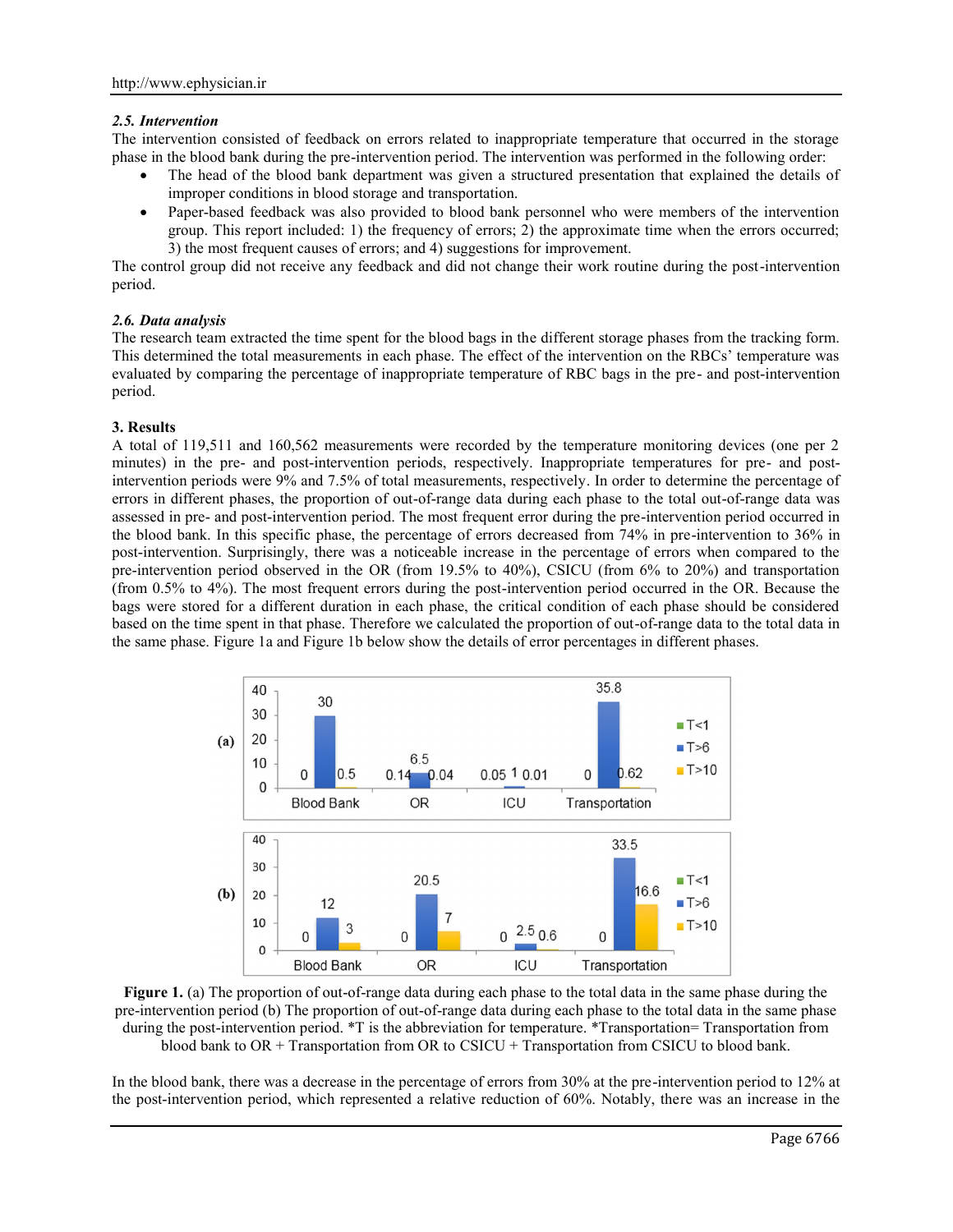percentage of errors compared to the pre-intervention period observed in the phases related to the control group, which included the OR (from 6.5% to 20.5%), CSICU (from 1% to 2.5%) and transportation (from 0.6% to 16.6%).

## **4. Discussion**

The results of this study showed that the intervention led to a marked reduction in the percentage of inappropriate temperature in the blood bank related to the intervention group, while an increase was observed in the percentage of inappropriate temperature in the phases related to the control group. These results support our hypothesis that feedback-based intervention in the blood transfusion field can be as effective as in other fields (18, 20-22). To the best of our knowledge, no studies in the field of blood transfusion have exclusively evaluated the effects of a feedback-based intervention for improving inappropriate temperature during storage and transportation of blood bags. In the majority of the studies, multiple interventions were performed simultaneously. Therefore, it is not possible to conclude the impact of each intervention individually and identify the most effective one. The results of this study showed that the feedback given to the staff of the blood bank could raise awareness about critical storage conditions. Considering that the staff of the blood bank play a critical role in preserving the quality of blood products (23), it appeared that the target population understood the feedback, and this could be seen as one of the causal factors of the decrease in inappropriate temperature of blood bag storage. While the percentage of inappropriate temperature notably reduced by about 30% to 12% in the blood bank after the implementation of the intervention, considering the high percentage of inappropriate temperature even after the implementation of the intervention, there is still room for improvement in the conditions of blood bag storage. The International Organization for Standard requirement for medical laboratories (ISO15189) noted that the blood bank is responsible for maintaining the quality of blood products which contains the monitoring of the blood bag temperature chain control (23). A possible explanation for the high percentage of inappropriate temperature in the blood bank may be the lack of adequate staff in the blood bank to carry out the blood compatibility tests. As a consequence, blood bags are placed out of the refrigerator in ambient temperature for a long time. On the other hand, the observed increase in percentage of inappropriate temperature in some phases of storage and transportation in the post-intervention period could be attributed to lack of periodic monitoring and inspections of the blood storage equipment such as refrigerators. So, blood bags are placed in non-standard temperature until they are used or transferred to other wards. The observed increase in percentage of inappropriate temperature in the post intervention period that was implemented one year after the basal period could be related to progressive deterioration in equipment. Also, the usage of non-standard cool boxes or the transport of RBCs together with patients between OR, CSICU or other wards might cause transportation of RBCs outside the specific defined temperatures. The high level of inappropriate temperature in different phases is more likely to be related to the implementation of a health system reform plan in Iran. Based on the results of previous studies, implementation of the plan resulted in insufficient equipment, insufficient staff, increase in the workload and, consequently, a decrease in work quality (24, 25). In the same way, the consequences increase the workload of personnel, especially in the blood bank, which already was faced with a shortage of personnel. The results of most previous studies that investigated different contributing factors associated with blood wastage indicated a positive effect of intervention. One study, which aimed to reduce blood wastage, applied the sigma methodology and showed that 87% of wasted RBCs were caused by inappropriate temperature during storage and transportation. The interventions conducted by the investigators resulted in a decrease of RBC product wastage from 4.4% to 2%. The important factors which affected the RBC wastage were the inadequate knowledge and education of the staff, the lack of accountability, and inappropriate transportation equipment and temperature monitoring devices (5). Results of similar studies indicated that multiple interventions, such as educational programs, different types of targeted messages, and an enhanced transportation process were effective in reducing wastage of RBCs (26-29). Results of a study by Bots et al. showed the insufficiency of first intervention including awareness of medical staff and modifying transportation procedure in RBCs wastage reduction. In the second intervention, intensifying training of and communication with the medical staff and improving the transport conditions led to the decrease in RBCs wastage (30).

The findings of our study may be somewhat limited by the study design. First, in quasi-experimental design, there is a potential for confounders. In order to evaluate the effect of external confounders, we used a non-equivalent control group. Using a non-equivalent control group is problematic; however, in a single hospital, it is not possible to select an equivalent control group. Secondly, in pretest-posttest design, multiple simultaneous interventions might affect the study outcome measures. We are not sure, but some of the changes that have occurred due to the implementation of the health system reform plan may have affected the results of our study. The study was implemented during the same season in two consecutive years, which meant that there was a long gap between the pre-intervention period and post-intervention period. This may have affected the outcome, but considering that the ambient temperature was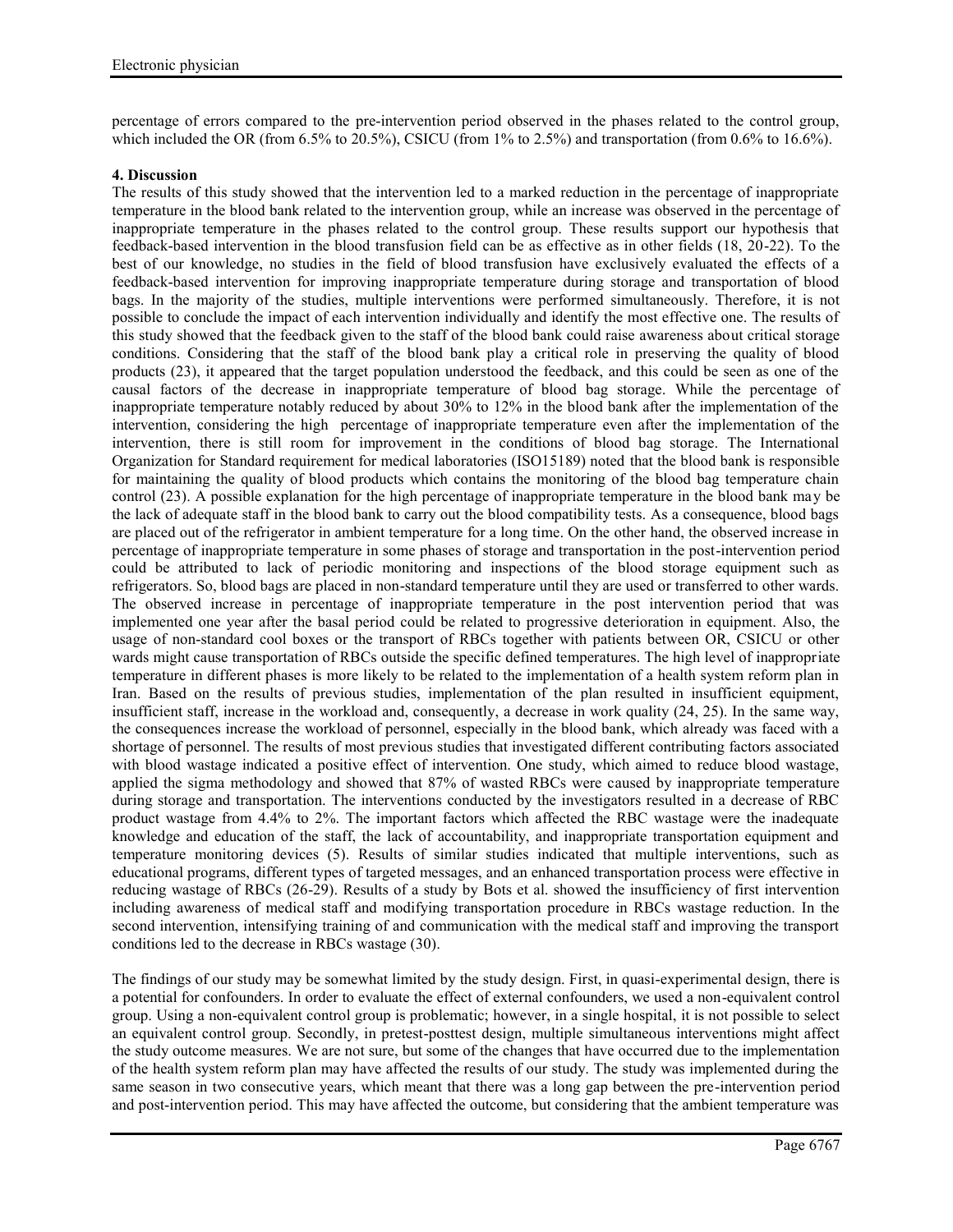influential on the study results, it was important to implement pre- and post-intervention period during the same season. Thus, we accepted the long interval to provide similar conditions in pre-intervention period and postintervention period, although, this long gap could have reduced the durable impact of the intervention. Blood products from production until utilization may be stored in different temperature conditions. Therefore, it is necessary to monitor the temperature of blood products from production time in determining whether the products can be used or must be discarded. In the present study, only blood bags that were sent from the blood bank to the OR and CSICU were studied because of the limitation in the number of temperature monitoring devices. Despite these limitations, the key strengths of this study are the large sample size in the intervention and control group, and the use of a device that made continuous monitoring and recording of blood bag temperature possible. The findings of this study have a number of implications on the process of blood product storage and transportation. Based on the results of the effect of feedback-based intervention in the present study, we suggest periodic reports of the situation should be provided for the responsible staff and related education programs to raise awareness and accountability of personnel should be conducted. Based on the experiences of other studies, developing targeted interventions such as use of passive interventions such as posters, booklets, and paper guidelines as low-cost tools, creating minor changes in the storage and transportation process, using standard equipment, employing monitoring devices and utilizing decision support systems in future research can lead to an improvement in blood bag storage and transportation conditions.

### **5. Conclusions**

The clinical implications of the limited supply of red blood cells (RBCs) for transfusion can lead to the application of various strategies to decrease blood wastage and safely and effectively deliver the blood products. Despite the implementation of multiple interventions, there is still room for improvement in blood transfusion conditions. The results of this study showed that the feedback-based intervention led to a marked reduction in the percentage of inappropriate temperature in the blood bank related to the intervention group.

#### **Acknowledgments:**

The authors would like to thank all respective personnel of the blood bank for their support. We also thank the personnel and nurses of the operating room and CSICU for invaluable assistance in data gathering.

### **Funding:**

This research was part of the first author's MSc thesis which was supported by a grant from Mashhad University of Medical Science Research Council (Mashhad, Razavi Khorasan, Iran; Number: 950116; Date: September 7, 2016).

### **Conflict of Interest:**

There is no conflict of interest to be declared.

#### **Authors' contributions:**

SE, SA, MK, AA and SA (first author) conceived the study idea and design. SE, HS, ZT and SA (first author) participated in the device development. SK, FK and SA (first author) collected the data. SE, HT and SA interpreted the data. SA (first author) drafted the manuscript. All authors have been involved in critically revising the manuscript. All authors read and approved the final manuscript.

### **Note:**

This is the best paper of the "First National Congress of Medical Informatics, Mashhad, Iran, February 2017)". The abstract of the paper has been published on Acta HealthMedica (ISSN: 2414-6528) on Volume 2, Issue 1 (February 2017), doi: 10.19082/ah109

### **References:**

- 1) Chapman J, Cook R. The Blood Stocks Management Scheme, a partnership venture between the National Blood Service of England and North Wales and participating hospitals for maximizing blood supply chain management. Vox Sang. 2002; 83(3): 239-46.doi: 10.1046/j.1423-0410.2002.00218.x.
- 2) Zoric L, Daurat G, Demattei C, Macheboeuf M, Boisson C, Bouix O, et al. Blood wastage reduction: a 10 year observational evaluation in a large teaching institution in France. European Journal of Anaesthesiology. 2013; 30(5): 250-5.doi: 10.1097/EJA.0b013e32835fadcf.
- 3) Stanger SH, Yates N, Wilding R, Cotton S. Blood inventory management: hospital best practice. Transfusion medicine reviews. 2012; 26(2): 153-63. doi: 10.1016/j.tmrv.2011.09.001.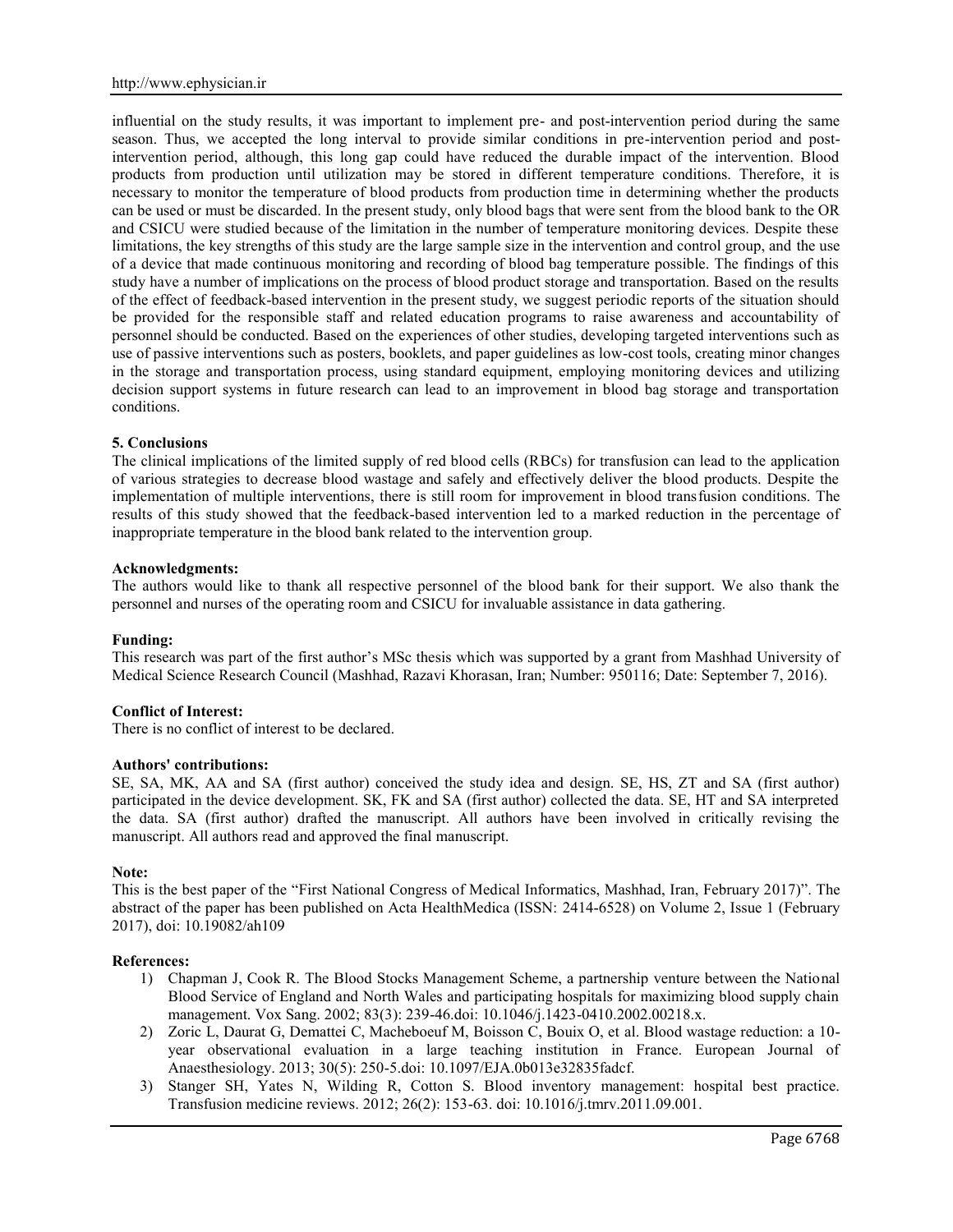- 4) Perera G, Hyam C, Taylor C, Chapman J. Hospital blood inventory practice: the factors affecting stock level and wastage. Transfusion Medicine. 2009; 19(2): 99-104. doi: 10.1111/j.1365-3148.2009.00914.x.
- 5) Heitmiller ES, Hill RB, Marshall CE, Parsons BJ, Berkow LC, Barrasso CA, et al. Blood wastage reduction using Lean Sigma methodology. Transfusion. 2010; 50(9): 1887-96. doi: 10.1111/j.1537- 2995.2010.02679.x.
- 6) Far RM, Rad FS, Abdolazimi Z, Kohan MMD. Determination of rate and causes of wastage of blood and blood products in Iranian hospitals. Turkish Journal of Hematology. 2014; 31(2): 161. doi: 10.4274/tjh.2012.0105.
- 7) Sowemimo-Coker SO. Red blood cell hemolysis during processing. Transfus Med Rev. 2002; 16(1): 46-60. doi: 10.1053/tmrv.2002.29404.
- 8) AABB Standards Program Committee. Standards for blood banks and transfusion services. 28th ed. Bethesda: AABB; 2012.
- 9) Council of Europe. Guide to the preparation, use and quality assurance of blood components. 16th ed. Strasbourg: European Directorate for the Quality of Medicines & Healthcare of the Council of Europe; 2010.
- 10) Sawant RB, Jathar SK, Rajadhyaksha SB, Kadam PT. Red cell hemolysis during processing and storage. Asian J Transfus Sci. 2007; 1(2): 47-51. doi: 10.4103/0973-6247.33446
- 11) Regan F, Taylor C. Blood transfusion medicine. BMJ. 2002; 325(7356): 143-7. doi: 10.1136/bmj.325.7356.143.
- 12) Retter A, Wyncoll D, Pearse R, Carson D, McKechnie S, Stanworth S, et al. British Committee for Standards in Haematology. Guidelines on the management of anaemia and red cell transfusion in adult critically ill patients. Br J Haematol. 2013; 160(4): 445-64. doi: 10.1111/bjh.12143.
- 13) Marik PE, Corwin HL. Efficacy of red blood cell transfusion in the critically ill: a systematic review of the literature. Crit Care Med. 2008; 36(9): 2667-74. doi: 10.1097/CCM.0b013e3181844677.
- 14) Melanie JM, Matthew JAW. Complications of blood transfusion. Continuing Education in Anaesthesia Critical Care & Pain. 2006; 6(6): 225-9. doi: 10.1093/bjaceaccp/mkl053.
- 15) Mvere D, Bond K. The blood cold chain: guide to the selection and procurement of equipment and accessories: World Health Organization; 2002. PMID: 12971156.
- 16) Ormrod JE, Davis KM. Human learning: Merrill; 2004.
- 17) Hesketh E, Laidlaw J. Developing the teaching instinct, 1: feedback. Medical teacher. 2002; 24(3): 245-8. doi: 10.1080/014215902201409911.
- 18) Mugford M, Banfield P, O'Hanlon M. Effects of feedback of information on clinical practice: a review. BMJ. 1991; 303(6799): 398-402. doi: 10.1136/bmj.303.6799.398.
- 19) Aalaei S, Amini S, Keramati MR, Shahraki H, Abu-Hanna A, Eslami S. Blood Bag Temperature Monitoring System. Machine learning. 2014; 13: 14. doi: 10.3233/978-1-61499-432-9-730.
- 20) Anton P, Peiró S, Aranaz JM, Calpena R, Compan A, Leutscher E, et al. Effectiveness of a physician oriented feedback intervention on inappropriate hospital stays. Journal of epidemiology and community health. 2007; 61(2): 128-34. doi: 10.1136/jech.2005.040428.
- 21) Nejad AS, Noori MRF, Haghdoost AA, Bahaadinbeigy K, Abu-Hanna A, Eslami S. The effect of registry based performance feedback via short text messages and traditional postal letters on prescribing parenteral steroids by general practitioners—A randomized controlled trial. International journal of medical informatics. 2016; 87: 36-43. doi: 10.1016/j.ijmedinf.2015.12.008.
- 22) Woodward M, Streeton C, Guttmann A, Killer G, Peck R. Polypharmacy management among Australian veterans: improving prescribing through the Australian Department of Veterans' Affairs' prescriber feedback programme. Internal medicine journal. 2008; 38(2): 95-100. doi: 10.1111/j.1445- 5994.2007.01453.x.
- 23) Guzel O, Guner EI. ISO 15189 Accreditation: Requirements for quality and competence of medical laboratories, experience of a laboratory I. Clinical biochemistry. 2009; 42(4): 274-8. doi: 10.1016/j.clinbiochem.2008.09.011.
- 24) Gholami S, Oveisi S, Ghamari F, Etedal MG, Rajaee R. Study of Educational Hospital Employees' Satisfaction with the Administration of the Health Reform Plan in Ghazvin, 2015. Electron physician. 2015; 7(7): 1500-4. doi: 10.19082/1500. PMID: 26767104, PMCID: PMC4700896.
- 25) Heydari A, Mazlum SR, Moonaghi HK, Mojalli M, Hosseini Shahidi L, Namdar H . Educational challenges ahead of nursing from the perspective of faculty members of Mashhad University of Medical Sciences. Journal of Advances in Medical Education & Professionalism. 2013; 1(4): 125-8.